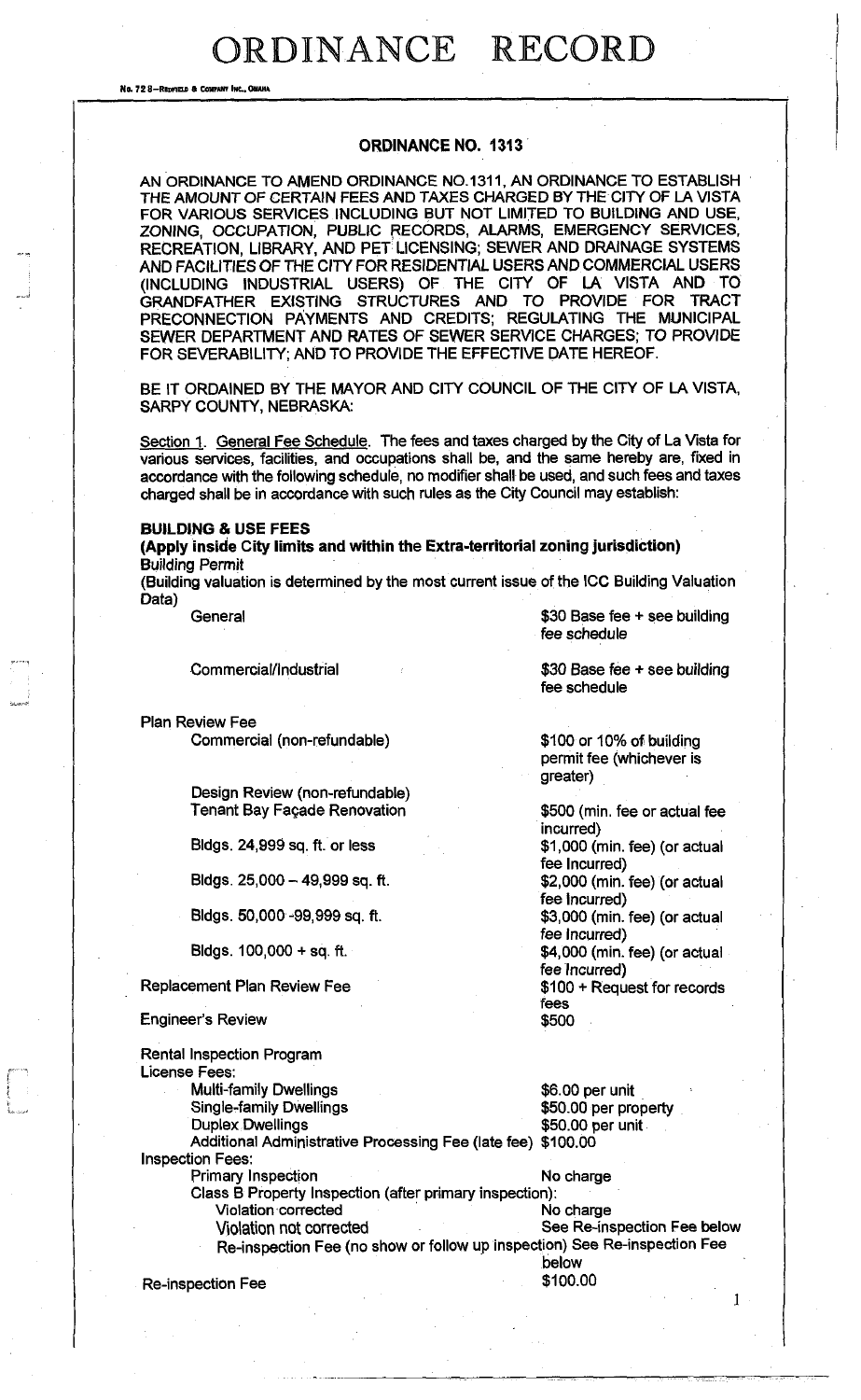No. 72 8-REDFIELD & COSPANY INC., OMAHA

Penalty Fee Refund Policy

Certificate of Occupancy Temporary Certificate of Occupancy Pre-occupancy fee (Occupancy without C.O.) Temporary Use Permit (includes tents, greenhouses, event structures) Sign Permit Identification Sign, Incidental Sign Master Sign Plan (more than 1 sign) Common Sign Plan Temporary Sign Permit: Non-profit or tax exempt organization All other temporary signs Tower Development Permit

Co-locates - Towers

Tarp Permit (valid for 6 months) Solar Panel Permit Satellite Dish Permit Wading/Swimming Pools at residence Dedicated Electrical circuit for pumps Mechanical Permits

Plumbing Permits

Sewer Repair Permit Backflow protector permit

Underground Sprinklers

Electrical Permits

City Professional License

(Plumbers; Mech. Contractors) \$ 15 and a \$1,000,000 Liability, and a \$500,000 bodily injury insurance Certificate per each occurrence Also a \$5,000 Bond is required, naming the City as the recipient.

Demolition of building

Moving Permit (buildings 120 square feet or greater)

Sheds and Fences **Sidewalks** 

Utility Cut Permit

Driveway Replacement  $\frac{1}{3}$  30.00<br>Driveway Approach w/o curb cut or grinding  $\frac{30.00}{3}$ Driveway Approach w/o curb cut or grinding With curb requiring cut plus the 4' apron on each side) Contractor (Contractor performs curb cut or grind) \$30.00 plus \$1.00/ft.<br>City Charge (if City performs curb cuts) \$50 + \$5/ft (\$40 set up fee; City Charge (if City performs curb cuts)

City charge (if City performs curb grinds)

3x Regular permit fee 75% will be refunded when the project is cancelled or not complete within one year. No refund will be given after one year. (Sewer Hook-up Fee is 100% refunded) \$50 \$750 \$750 \$ 50 plus \$10/day

<del>Drdinance No. 1313</del>

\$150/sign \$75/sign \$150 \$150

\$0 \$ 30/year \$8,500(min fee) (or actual fee incurred) \$5,000(min fee) (or actual fee incurred) \$30 \$30 \$30 \$30 \$30 \$30 Base fee + See mechanical fee \$30 Base fee + See mechanical fee \$30 \$ 30 (\$22 permit & \$8 backflow) \$ 30 (\$22 issue fee & \$8 fixture) \$30 Base Fee + See electrical fee

\$250 plus Insurance **Certificate** \$250 plus Insurance **Certificate** \$ 30.00 \$30.00

\$10 permit fee)<br>\$50 + \$6/ft (\$40 set up fee;

\$10 permit fee)<br>\$30.00

Approach Construction Permit **\$250** 

Street Paving, Surfacing, Resurfacing, Repairing, Sealing or **Resealing Permit** 

Appeal Fee Regarding Issuance or Denial of Curb Cut/Driveway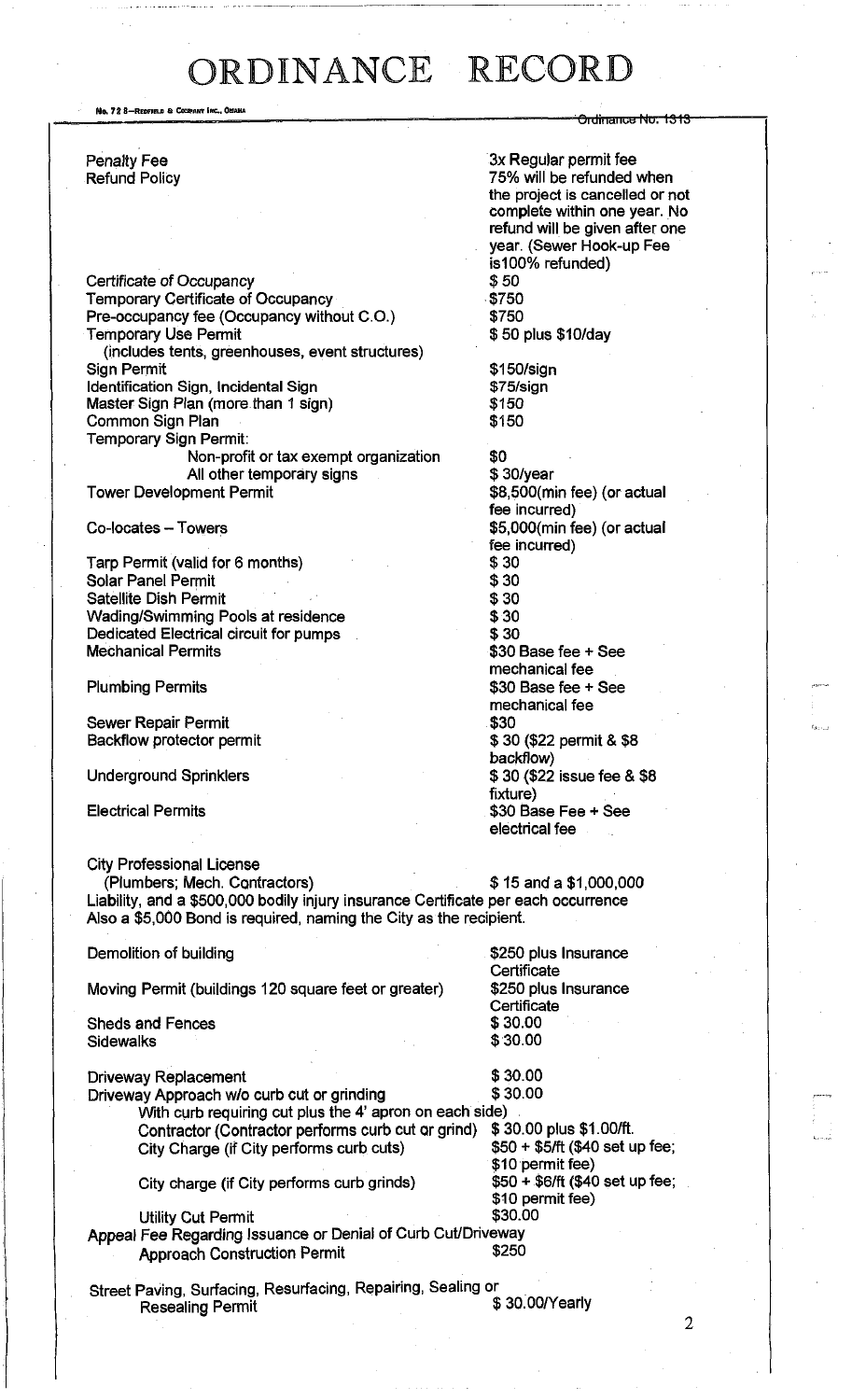No. 72 8-REDFIELD & COMPANY INC., ODIANA

#### Appeal Fee Regarding Issuance or Denial of Street Paving,<br>Resurfacing, etc. Permit Resurfacing, etc. Permit

Provided, however, notwithstanding anything in this Ordinance to the contrary, all property, or parts thereof or improvements thereon, with respect to which legal title is or will be held by or for the benefit of the City of La Vista, La Vista Community Development Agency, City of La Vista Facilities Corporation, La Vista/Metropolitan Community College Condominium Owners Association, Inc., or any other entity directly or indirectly controlled by the City of La Vista as determined by the City Administrator, for a public purpose, and all owners of such property, parts, or improvements, shall be exempt from the Building and Use Fees and/or any other fees in this ordinance. The City of La Vista pursuant to a policy of the City Council also may provide for waiver of any or all such Building and Use Fees, or any other fees under this Ordinance that are payable to the City, with respect any political subdivisions that levy property taxes within the corporate limits of the City, or any entity controlled by any such political subdivision.

#### **FIRE INSPECTION FEES**

**Plan Review Fees** 

Commercial Building

10% of building permit fee with a maximum of \$1,000

Fire Sprinkler Plan Review 1-20 devices 21 -50 devices 51-100 devices 101-200 devices 201-500 devices Over 500 devices Fire Alarm Plan Review

\$300 \$400 \$500 \$500 plus \$1.00 per device over 500 \$50.00

| <b>Child Care Facilities:</b> |         |
|-------------------------------|---------|
| $0 - 8$ Children              | \$50.00 |
| $9 - 12$ Children             | \$55.00 |
| 13 or more children           | \$60.00 |
|                               |         |

**Foster Care Homes:** Inspection

\$25.00

\$100 \$200

Liquor Establishments: Non-consumption establishments \$60.00 Consumption establishments \$85.00

| <b>Nursing Homes:</b> |          |
|-----------------------|----------|
| 50 beds or less       | \$55.00  |
| 51to 100 beds         | \$110.00 |
| 101 or more beds      | \$160.00 |

Fire Alarm Inspection: Four year license (Test) NICET

Annual test (witnessed)

Sprinkler Contractor Certificate:

Annual **\$100.00** 

\$100.00

last \$30.00

**Fuels Division:** Above ground Hazardous Substance Storage Tanks (Title 158) Registration \$25.00 per tank Re-registration  $$25.00$  per tank (Required whenever change is made to tank or contents)

Above ground Petroleum Storage Tanks (Title 153, Chapter 17) Inspection Fee \$50.00 (Per installation regardless

of the number of tanks)

\$25.00 per year NICET certification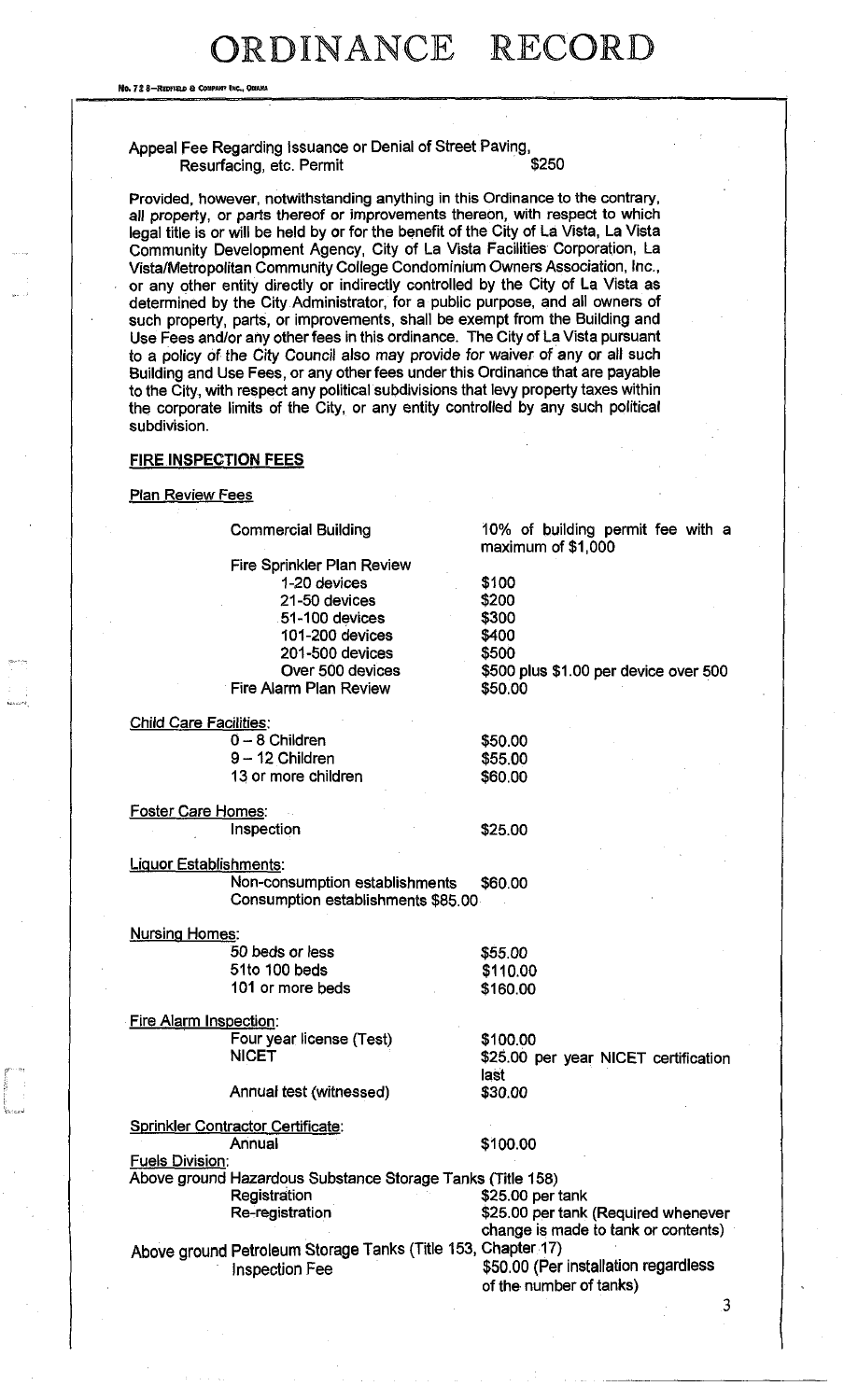| No. 72 8-Rediteld & Confany Inc., Omaha                                                                                                                                                                                                                             | <del>Ordinance No. 1313</del>                                                                                                |
|---------------------------------------------------------------------------------------------------------------------------------------------------------------------------------------------------------------------------------------------------------------------|------------------------------------------------------------------------------------------------------------------------------|
| Under ground Storage Tanks (Title 159, Chapter 2)<br>Farm, residential and heating oil tanks<br>(tanks with a capacity of 1100gallons or less)<br>All other tanks<br>Petroleum Release Remedial Action Fund<br><b>Tank installation</b><br>Piping only installation | \$10.00 one-time registration fee<br>\$30.00 per tank, annually<br>\$90.00 per tank, annually<br>\$60.00 per tank<br>\$60.00 |
| <b>GRADING PERMIT FEES</b>                                                                                                                                                                                                                                          |                                                                                                                              |
| 5 acres or less<br>More than 5 acres                                                                                                                                                                                                                                | \$500<br>\$1,000                                                                                                             |
| <b>ZONING FEES</b>                                                                                                                                                                                                                                                  |                                                                                                                              |
| <b>Comprehensive Plan Amendment</b>                                                                                                                                                                                                                                 | \$500                                                                                                                        |
| Zoning Map Amendment (rezoning)                                                                                                                                                                                                                                     | \$500                                                                                                                        |
| <b>Zoning Text Amendment</b>                                                                                                                                                                                                                                        | \$500                                                                                                                        |
| <b>Zoning Verification Letter</b>                                                                                                                                                                                                                                   | \$50                                                                                                                         |
| <b>Subdivision Text Amendment</b>                                                                                                                                                                                                                                   | \$500                                                                                                                        |
| Conditional Use Permit (1 acre or less)<br>Conditional Use Permit (more than 1 acre)<br><b>Conditional Use Permit Amendment</b>                                                                                                                                     | \$300<br>\$500<br>\$200                                                                                                      |
| <b>Flood Plain Development Permit</b>                                                                                                                                                                                                                               | \$500                                                                                                                        |
| Administrative Plat - Lot Split, Lot Consolidation<br>or Boundary Adjustment                                                                                                                                                                                        | \$750+ additional fee of \$250<br>for review of revised<br>drawings                                                          |
| <b>Preliminary Platting</b>                                                                                                                                                                                                                                         | \$1,000 + additional fee of<br>\$250 for review of revised<br>drawings                                                       |
| <b>Final Platting</b>                                                                                                                                                                                                                                               | \$1000+additional fee of \$250<br>for review of revised<br>drawings                                                          |
| <b>Subdivision Agreement</b>                                                                                                                                                                                                                                        | \$500 (min. fee) or actual fee<br>incurred                                                                                   |
| <b>Revised Preliminary Plat</b>                                                                                                                                                                                                                                     | \$500+additional fee of \$250<br>for review of revised<br>drawings                                                           |
| Replat                                                                                                                                                                                                                                                              | \$1500 +additional fee of<br>\$250 for review of revised<br>drawings                                                         |
| <b>P.U.D.</b>                                                                                                                                                                                                                                                       | \$1,000+additional fee of<br>\$250 for review of revised                                                                     |
| P.U.D. Amendment                                                                                                                                                                                                                                                    | drawings<br>\$500 (min. fee) or actual fee<br>incurred                                                                       |
| Vacation of Plat and Right of Way Vacation                                                                                                                                                                                                                          | \$150                                                                                                                        |
| Variance, Appeals, Map Interpretation (B.O.A.)                                                                                                                                                                                                                      | \$250                                                                                                                        |
|                                                                                                                                                                                                                                                                     |                                                                                                                              |

Watershed Fees – the following fees apply to only new developments or significant redevelopments as specified in the interlocal agreement Papillion Creek Watershed Partnership: (fees are remitted to Papillion Creek Watershed Partnership)

 $\overline{4}$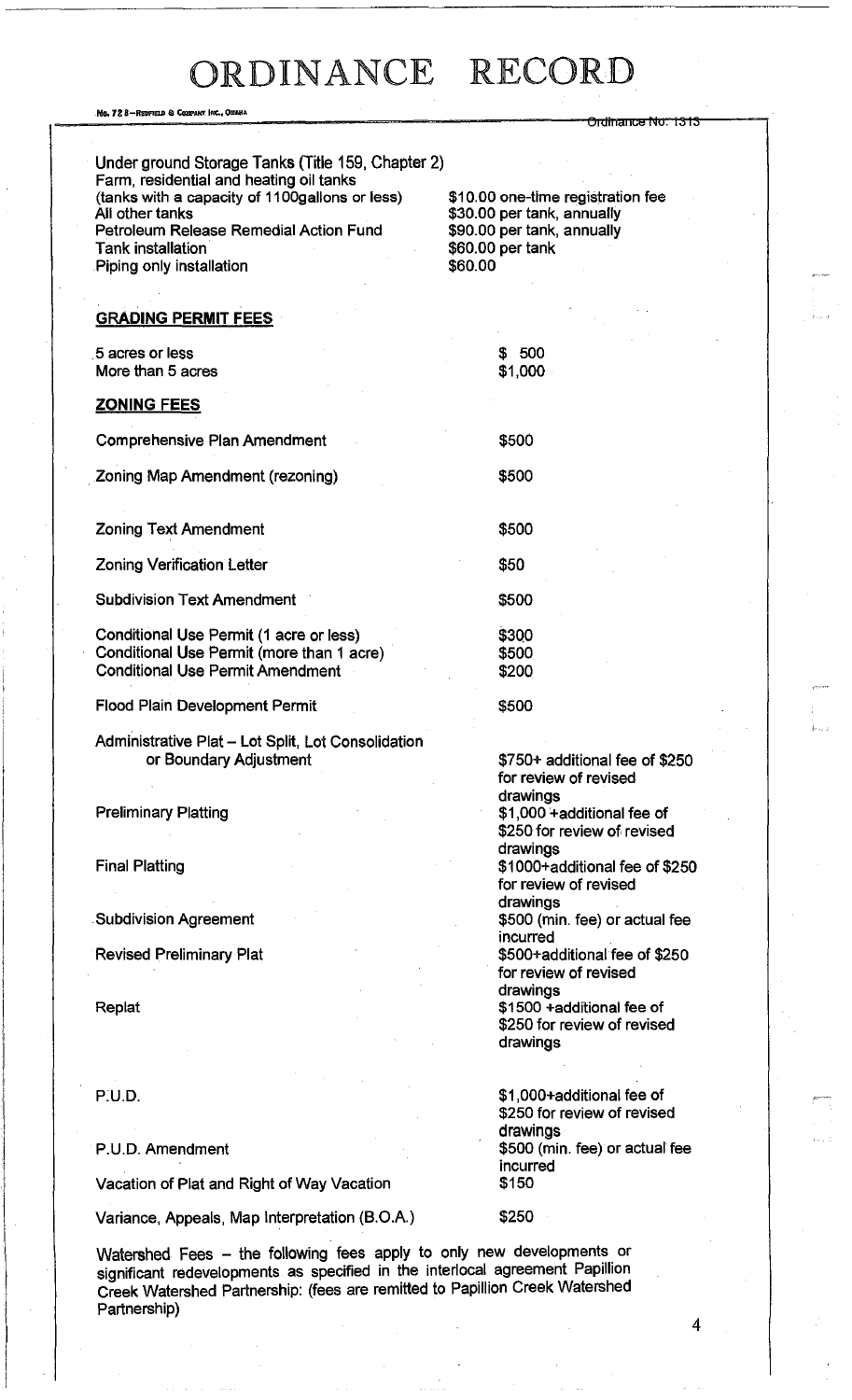No. 72 8-Redfield & Company Inc., Oha

| Single Family Residential Development (up to 4-plex)<br>High-Density Multi-Family Residential Development<br>Commercial/Industrial Development<br>*Computed to the nearest .01 acre. | \$864 per dwelling unit<br>\$3,803 per gross acre*<br>\$4,609 per gross acre* |
|--------------------------------------------------------------------------------------------------------------------------------------------------------------------------------------|-------------------------------------------------------------------------------|
| <b>TIF Application</b>                                                                                                                                                               | \$TBD                                                                         |
| ROW (Right of Way) Permits                                                                                                                                                           | \$TBD                                                                         |
| <b>OCCUPATION TAXES</b>                                                                                                                                                              |                                                                               |
| <b>Publication fees</b>                                                                                                                                                              | \$Actual cost                                                                 |
| Class A Liquor License Holder                                                                                                                                                        | \$200                                                                         |
| Class B Liquor License Holder                                                                                                                                                        | \$200                                                                         |
| Class C Liquor License Holder                                                                                                                                                        | \$600                                                                         |
| Class D Liquor License Holder                                                                                                                                                        | \$400                                                                         |
|                                                                                                                                                                                      | \$500                                                                         |
| Class I Liguor License Holder                                                                                                                                                        |                                                                               |
| Class L Liquor License Holder                                                                                                                                                        | \$500                                                                         |
| Class W Wholesale Beer License Holder                                                                                                                                                | \$1000                                                                        |
| Class X Wholesale Liquor License Holder                                                                                                                                              | \$1500                                                                        |
| Class Y Farm Winery License Holder                                                                                                                                                   | \$500                                                                         |
| Class Z Liquor License Holder                                                                                                                                                        | \$500                                                                         |
| Class AB Liquor License Holder                                                                                                                                                       | \$400                                                                         |
| Class AD Liquor License Holder                                                                                                                                                       | \$600                                                                         |
| Class ADK Liquor License Holder                                                                                                                                                      | \$800                                                                         |
| <b>Class AK Liquor License Holder</b>                                                                                                                                                | \$400                                                                         |
| <b>Class ABK Liquor License Holder</b>                                                                                                                                               | \$600                                                                         |
| <b>Class BK Liquor License Holder</b>                                                                                                                                                | \$400                                                                         |
| <b>Class CK Liquor License Holder</b>                                                                                                                                                | \$800                                                                         |
|                                                                                                                                                                                      | \$600                                                                         |
| Class DK Liquor License Holder                                                                                                                                                       |                                                                               |
| <b>Class IB Liquor License Holder</b>                                                                                                                                                | \$700                                                                         |
| Class IBK Liquor License Holder                                                                                                                                                      | \$900                                                                         |
| Class ID Liquor License Holder                                                                                                                                                       | \$900                                                                         |
| Class IDK Liquor License Holder                                                                                                                                                      | \$1100                                                                        |
| <b>Class IK Liquor License Holder</b>                                                                                                                                                | \$700                                                                         |
| Special Designated Permit - Liquor Control                                                                                                                                           | \$50/day except non-profits                                                   |
| Transfer of Liquor License from One Location to Another<br>(These fees are in addition to the State Fee Requirement)                                                                 | \$25                                                                          |
| Amusement Concessions (i.e. Carnivals)                                                                                                                                               | \$10/concession/day                                                           |
| (This would include any vendors set up for special functions at the La Vista                                                                                                         |                                                                               |
| Sports Complex)                                                                                                                                                                      |                                                                               |
| Auto dealers - new and used - \$250 plus \$.01 per sq. ft. of inside area, and \$.005 per sq.<br>ft. of outside area used for display, sales or storage.                             |                                                                               |
| Auto repair                                                                                                                                                                          | \$100                                                                         |
| Banks, small loan and finance companies                                                                                                                                              | \$250 plus \$75/each                                                          |
|                                                                                                                                                                                      | detached facility.                                                            |
| Barber shops, beauty salons, tanning & nail salons                                                                                                                                   | \$75 plus \$10 per operator<br>over one.                                      |
| Bowling Alleys or Billiard/Pool Halls                                                                                                                                                | $$50/year + $10/table$ or                                                     |
|                                                                                                                                                                                      | alley (Additional fee for<br>Restaurant or Bar if                             |
|                                                                                                                                                                                      | applicable)                                                                   |
| Car washes                                                                                                                                                                           | \$100 (includes all vacuum &                                                  |
|                                                                                                                                                                                      | supply vending machines)                                                      |
| Circus, Menagerie or Stage Show                                                                                                                                                      | \$50/day                                                                      |
| Collecting agents, detective agents or agencies                                                                                                                                      |                                                                               |
| and bail bondsmen                                                                                                                                                                    | \$75                                                                          |
| <b>Construction/Tradesmen</b>                                                                                                                                                        | \$75 and a \$1,000,000                                                        |
| Liability, \$500,000 bodily injury insurance certificate                                                                                                                             |                                                                               |
| <b>Convenience stores</b>                                                                                                                                                            | \$75                                                                          |
| Convenience store with car wash                                                                                                                                                      | \$120 (Includes all vacuum &                                                  |
|                                                                                                                                                                                      | supply vending machines)                                                      |
| Dry cleaning or laundry and tailoring                                                                                                                                                | \$50                                                                          |
|                                                                                                                                                                                      |                                                                               |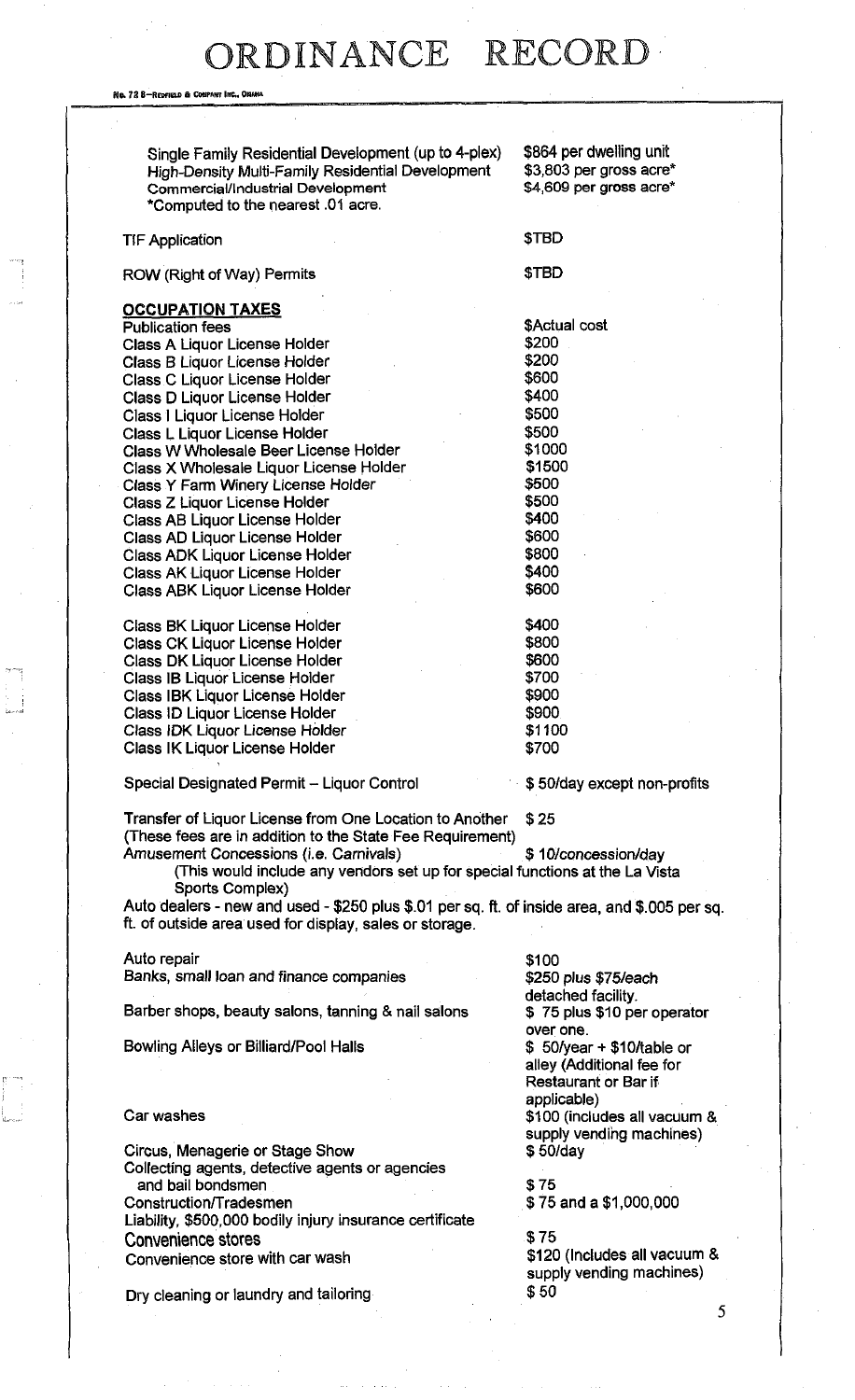, 72 B-RTOFIAE 6 CCHPAWV INC.,OHAHA Ordinance No. 1313 Funeral homes<br>
Gaming Device Distributors<br>
Gaming Device Distributors<br>  $5\%$  of gross receipts (non-**Gaming Device Distributors** profits exempt)<br>5% of gross receipts (non-Games of Chance/Lotteries profits exempt)<br>\$50/1st location - \$10/ea Games of Chance/Lottery License Fee additional Gas Companies 6 and 5% of gross receipts Hawkers/Peddlers **\$ 75/day or \$500/year** Home- Occupations (not specified elsewhere) Home Occupation Permit Application Fee \$30<br>Home Occupation 1 and Child Care Home \$50 Home Occupation 1 and Child Care Home Home Occupation Conditional Use Permit - see Zoning Fees Hotels/motels - Any hotel or motel in the City shall pay to the City monthly an Occupation Tax equal to 5% of gross receipts from room rentals. Any shops and/or restaurants, which are part of, associated with, or located in or with a hotel or motet facility will be considered a separate business and taxed in accordance with the provisions of this Ordinance and the applicable classifications(s) of the shop and/or restaurant hereunder. The Occupation Taxes with Respect to any banquet and/or ballroom facilities of, or associated with, or located in or with, any such hotel or motel shall be determined in accordance with the square footage schedule above, based on the actual square footage of said facilities. Movie theatres **\$150/complex and** \$75/viewing room<br>\$ 20/year/machine +Service Music, Vending, & Pinball Machines Provider Fee of &75.00 for business outside the City that provides machines for local businesses Nurseries, greenhouses, landscaping businesses, and tree trimmers \$ 75 Nursing homes, assisted living, hospitals and retirement homes **\$** 5 per bed Pawnbrokers **but a struck of the struck of the struck of the struck of the struck of the struck of the struck of the struck of the struck of the struck of the struck of the struck of the struck of the struck of the struck** transaction evidenced by a pawnbroker card or ledger entry per Neb. Rev. Stat. Section 69-204. Minimum of \$30/year Professional services - engineers, architects, physicians, dentists, chiropractors, osteopaths, accountants, photographers, auctioneers, veterinarians, attorneys, real estate offices and insurance agents or brokers - \$75 plus \$10 per agent or professional over one (1) Recreation businesses - indoor and outdoor **\$100** Restaurants, Bars, and drive-in eating establishments  $\frac{1}{3}$  50 (5 employees or less) \$100 (more than 5 employees) Retail, Manufacturing, Wholesale, Warehousing and Other - Any person or entity engaged primarily in a manufacturing, wholesale, and/or warehousing business shall pay an Occupation Tax based on the schedule below and the actual interior or enclosed square footage of facilities in the City used by said person or entity in the conduct of such business; and any person or entity engaged in a business of making retail sales of groceries, clothing, hardware, notions, furniture, home furnishings, services, paint,

drugs, or recreational equipment, and any other person or entity engaged in a business for which an Occupation Tax is not specifically provided elsewhere in this Ordinance, shall pay an Occupation Tax based on the schedule below and actual interior or enclosed square footage of facilities in the City used by said person or entity in the conduct of such business; provided, however, that persons or entities that use a basement or one or more additional floors in addition to the main floor (the main floor being the floor with the greatest total square footage) in the conduct of one or more specified businesses of sales at retail shall determine square footage for purposes of the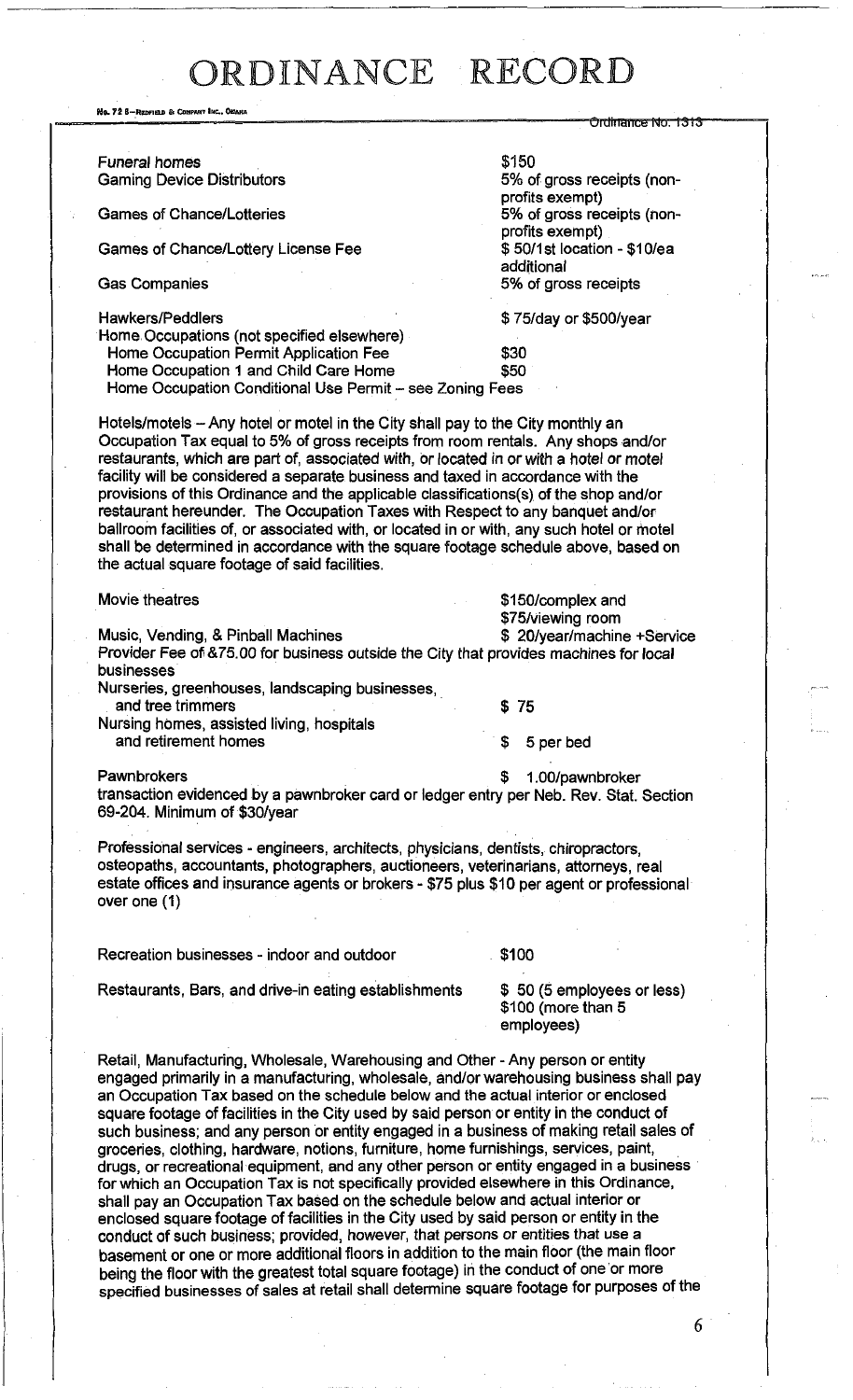**Ho, 72 8-REDFIELD & COBPANY INC., 0** 

Occupation Tax imposed hereunder based on the square footage of the entire main floor plus one-half (1/2) of the square footage of all such basement and additional floors.

0 999 sq. ft. \$ 50<br>1,000 2,999 sq. ft. \$ 65 2,999 sq. ft. \$ 65<br>4,999 sq. ft. \$ 80 3,000 4,999 sq. ft. \$ 80<br>5,000 7,999 sq. ft \$ 120 5,000 7,999 sq. ft. \$ 120 8,000 9,999 sq. ft. \$150<br>10,000 14,999 sq. ft. \$200 10,000 14,999 sq. ft. \$200 15,000 24,999 sq. ft. \$225<br>25,000 39,999 sq. ft. \$300 39,999 sq. ft 40,000 59,999 sq. ft. \$400<br>60.000 99,999 sq. ft. \$500 60,000 99,999 sq. ft. \$500<br>100.000 and greater \$750 100,000 and greater

Schools - trade schools, dance schools, music schools, nursery school or any type of school operated for profit \$ 50

Service providers, such as persons, firms partnerships or corporations delivering any product, good or service whatsoever in nature within the City  $$75$ 

Service stations selling oils, supplies, accessories for service at retail

Telephone Companies (includes land lines, wireless, cellular, and mobile)

Telephone Surcharge -911

Tobacco License

Tow Truck Companies Late Fee (Up to 60 days) Late Fee (60-90 days) Late Fee (over 90 days)

**covenience fees**  Credit Cards

E-Checks

#### **other fees**

**Barricades** Deposit Fee (returnable) Block Parties/Special Event Construction Use

Blasting Permit

Bucket Truck Rental w/operator

Community Garden Plot Rental

Conflict Monitor Testing

Cat License Fee (per cat - limit 3)

\$ 75 + \$25.00 for attached car wash

5% of gross receipts

\$1.00 per line per month

15 (based on State

Statute)

- \$ 75
- \$ 35

\$ 75

Double Occupation tax or \$100, whichever is greater

3% of transaction with \$2 minimum transaction \$3 for transactions  $\leq$  \$10,000 \$10 for transactions > \$10,000

\$ 60/barricade \$ 5/barricade per day \$30 ea. (7 days maximum)

\$1,000'

\$150 per hour

\$20 annually

\$200

\$ 5 each if spayed/neutered

\$ 15 each if not

spayed/neutered \$ 10 each (delinquent) if

spayed/neutered \$ 30 each (delinquent) if not spayed/neutered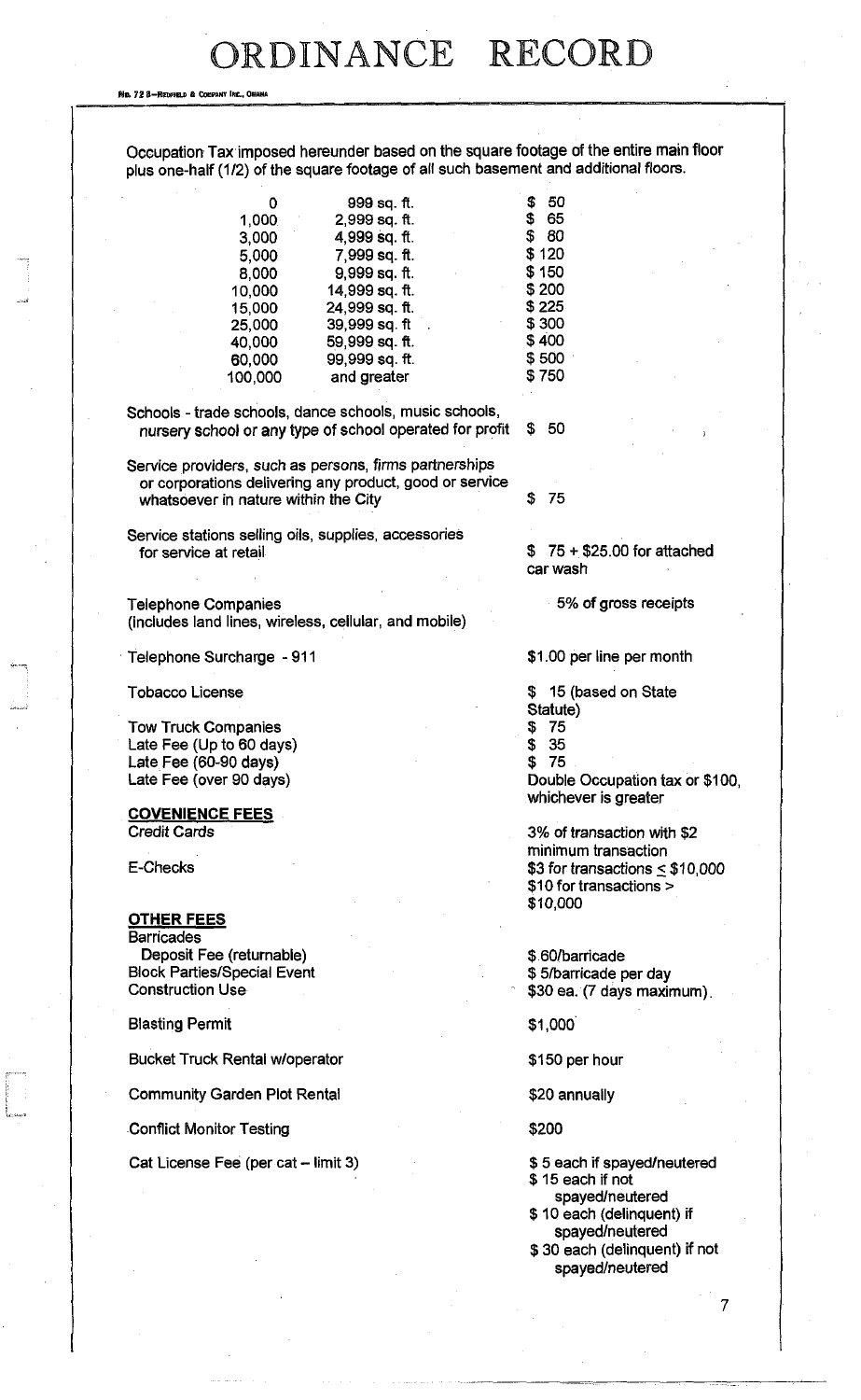| No. 72 8—Redpield & Company Inc., Omana                                                                                                                                       |                                                                                                                                                                         |
|-------------------------------------------------------------------------------------------------------------------------------------------------------------------------------|-------------------------------------------------------------------------------------------------------------------------------------------------------------------------|
|                                                                                                                                                                               | Orumance No. 1313                                                                                                                                                       |
| Senior Citizen Discount (Age 65+)                                                                                                                                             | Free if spayed/neutered                                                                                                                                                 |
| Dog License Fee (per dog - limit 3)                                                                                                                                           | \$ 5 each if spayed/neutered<br>\$15 each if not<br>spayed/neutered<br>\$10 each (delinguent) if<br>spayed/neutered<br>\$30 each (delinquent) if not<br>spayed/neutered |
| Senior Citizen Discount (Age 65+)                                                                                                                                             | Free if spayed/neutered                                                                                                                                                 |
| Dog/Cat License Handling Fee (in addition to above fees)                                                                                                                      | \$5                                                                                                                                                                     |
| Dog or Cat License Replacement if Lost                                                                                                                                        | \$1                                                                                                                                                                     |
| Dog or Cat Capture and Confinement Fee                                                                                                                                        | \$10 + Boarding Costs                                                                                                                                                   |
| MAXIMUM OF 4 DOGS AND/OR CATS WITH NO MORE THAN 3 OF EITHER<br><b>SPECIES</b>                                                                                                 |                                                                                                                                                                         |
| <b>Election Filing Fee</b>                                                                                                                                                    | 1% of Annual Position Salary                                                                                                                                            |
| Fireworks Sales Permit (Non-Profits)<br>Handicap Parking Permit Application Fee                                                                                               | \$2,500<br>\$ Currently Not Charging Per<br><b>State</b>                                                                                                                |
| Natural Gas Franchisee Rate Filing Fee<br>(For rate changes not associated w/the cost of purchased gas.)                                                                      | Per Agreement                                                                                                                                                           |
| <b>Open Burning Permit</b>                                                                                                                                                    | \$ 10                                                                                                                                                                   |
| Parking Permit Fees:                                                                                                                                                          |                                                                                                                                                                         |
| Vehicle Offstreet Parking District No. 2<br>Monthly:                                                                                                                          |                                                                                                                                                                         |
| Uncovered<br>Covered                                                                                                                                                          | \$15/Month<br>\$25/Month                                                                                                                                                |
| <b>Parking Ticket Fees</b><br>If paid within 7 days of violation date<br>If paid after 7 days of violation date but within 30 days<br>If paid after 30 days of violation date | $$20 ($5 + $15$ admin fee)<br>$$25 ($10 + $15$$ admin fee)<br>$$35 ($20 + $15$ admin fee)$                                                                              |
| Pawnbroker Permit Fees:                                                                                                                                                       |                                                                                                                                                                         |
| Initial<br><b>Annual Renewal</b>                                                                                                                                              | \$150<br>\$100                                                                                                                                                          |
| Pet Store License                                                                                                                                                             | \$50 (In addition to Occ.                                                                                                                                               |
| <b>Police Officer Application Fee</b>                                                                                                                                         | License)<br>20<br>S                                                                                                                                                     |
| Public Assembly Permit (requires application and approval)\$                                                                                                                  | 00                                                                                                                                                                      |
| <b>Returned Check Fee (NSF)</b><br><b>Storage of Explosive Materials Permit</b><br>Towing/Impound Fee<br><b>Trash Hauling Permit</b><br><b>Performance Bond</b>               | 35<br>\$<br>\$100<br>\$<br>30<br>\$<br>25/yr./truck + \$25,000                                                                                                          |
| <b>PUBLIC RECORDS</b>                                                                                                                                                         |                                                                                                                                                                         |
| <b>Request for Records</b>                                                                                                                                                    | \$15,00/Half Hour + Copy<br>Costs* (May be subject to<br>deposit)                                                                                                       |

Audio Tapes \$5.00 per tape

 $\overline{\mathbf{8}}$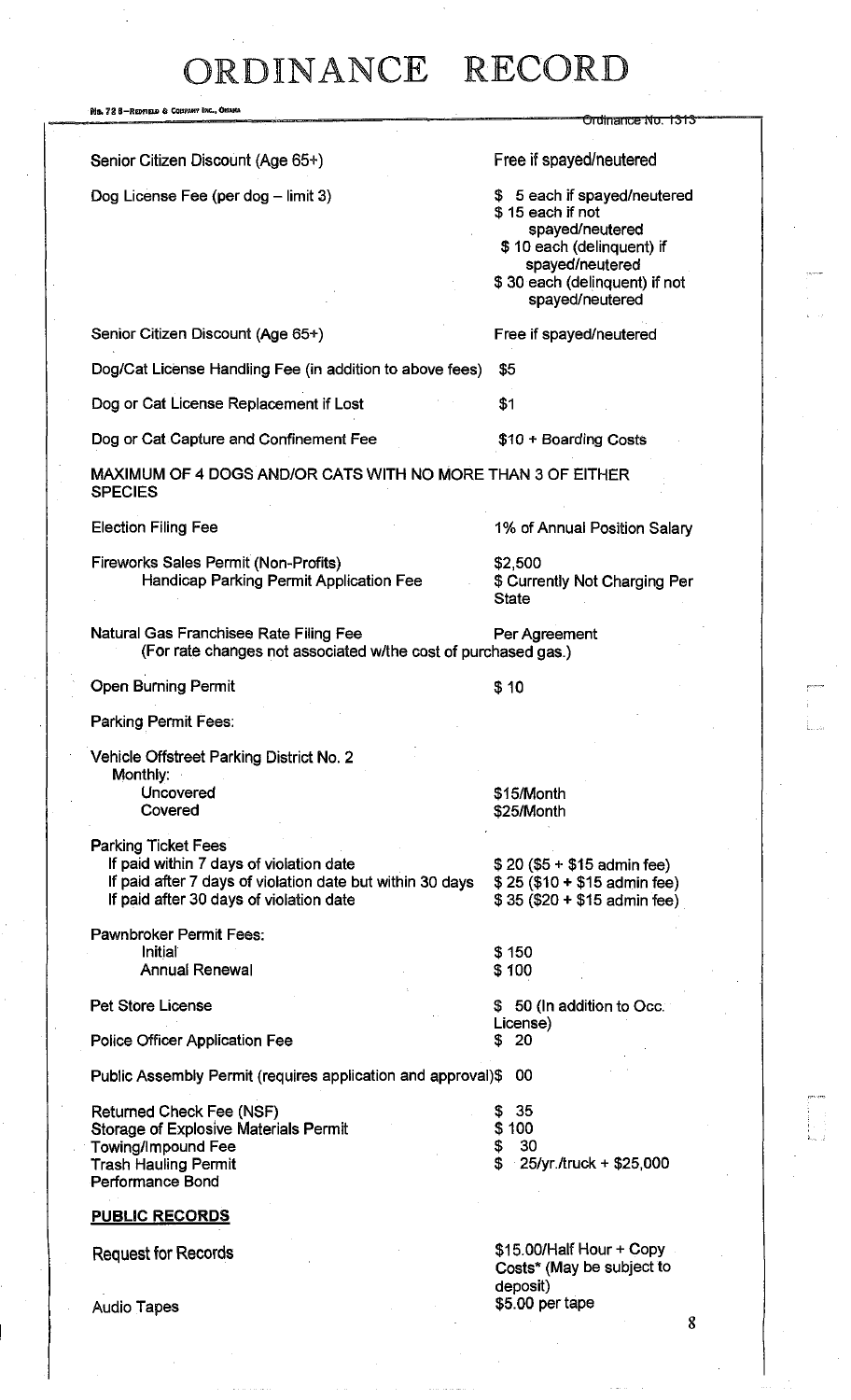Ne. 72 8-REDFIELD & COMPANY INC., OH Video Tapes or CD/DVD \*Copy costs shall be established by the Finance Director Unified Development Ordinance \$10.00 per tape/CD \$100 Comprehensive Plan Zoning Map Zoning Ordinance w/Map Subdivision Regulations Future Land Use Map \$50 \$5 11"x17" \$10 12"x36" \$30 36"x120" \$30 \$30 \$5 11"x17" \$10 12"x36"

Ward Map

Fire Report Police Report

Police Photos (5x7)

Police Photos (Digital)

Police Photos (8x10)

Criminal history

#### **false and nuisance alarms**

| Registration Fee for Alarm System (not to include<br>single family or duplexes) | \$25 |
|---------------------------------------------------------------------------------|------|
| Renewal Fee for Alarm System (not to include                                    | \$25 |
| single family or duplexes)<br><b>Late Registration Charge</b>                   | \$35 |

False Alarm Fee for any false alarm generated by the registrant's alarm system, a fee in accordance with the following schedule (from 1 January through 31 December of each year) shall be charged:

Number of False/Nuisance Alarms False/Nuisance Alarm Charge

4 or more

1 No Charge<br>2 No Charge 2 No Charge<br>3 100 00 \$100.00<br>\$250.00

False Alarm Fee for Alarm Systems without Registration - \$250 per alarm after 1 st alarm

(not to include single family or duplexes)

#### **response to large hazardous materials incidents**

A Dispatch and mobilization charge of \$300 + mileage shall be charged for response to any incident where no action is taken. If services are provided, the following rates shall apply:

Response Vehicles: One-hour minimum charge. All charges will be made to the closest % hour. Mileage will be charged at \$8.00 per mile per vehicle.

Pumper/Tanker Truck Weed Truck Aerial Ladder Truck

\$500/hour \$150/hour \$750/hour

\$30 36"x120"

\$ 5/ea. for 1-15 \$ 3/ea. for additional

\$ 10/ea. for 1-15 \$ 5/ea. for additional

\$ 10/ea. CD

\$ 10

\$ 2

\$5 \$5

g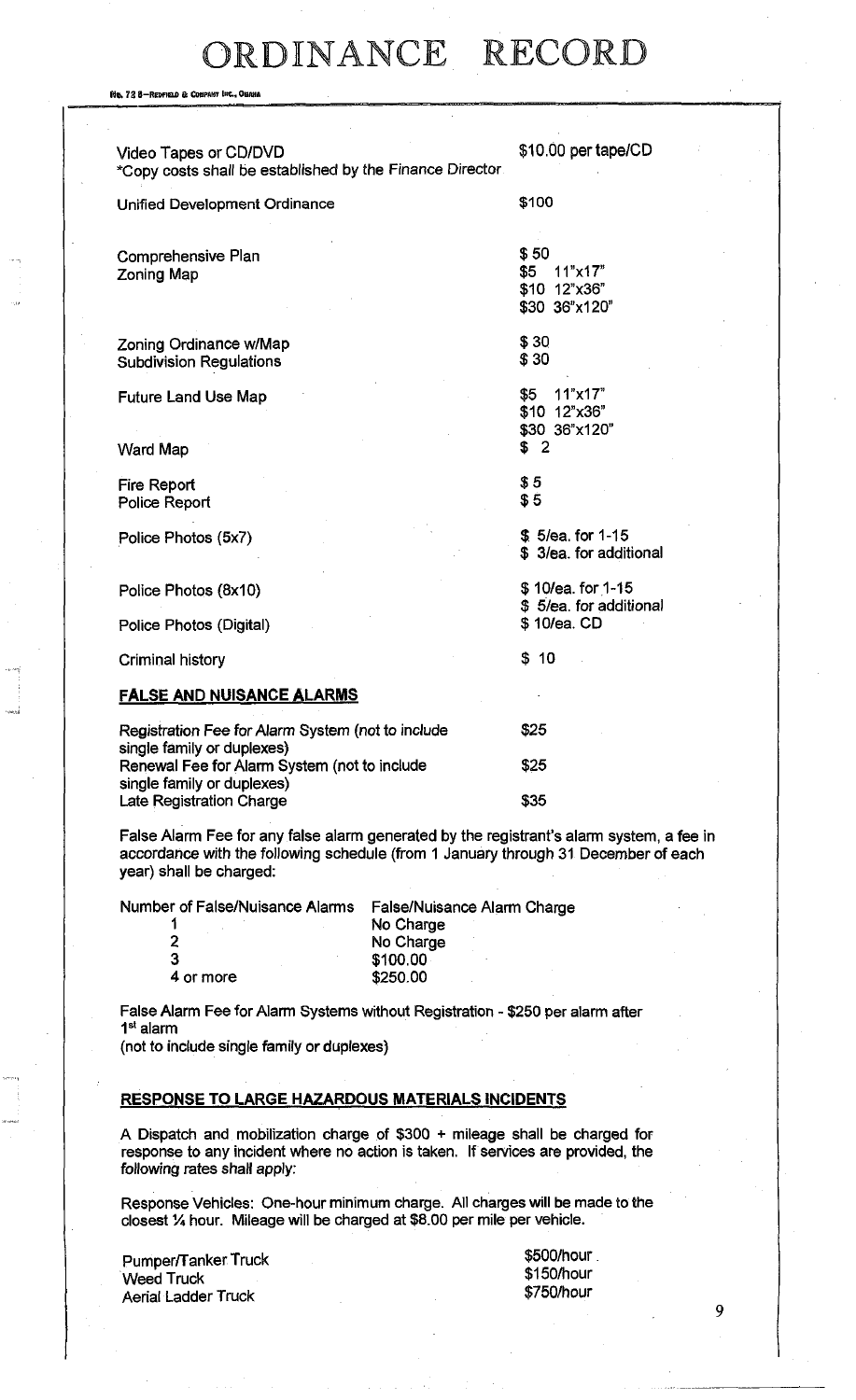Ne. 72 8-REDFIELD & CONFANY INC., OMANA Ordinance Nov 1313 Utility Vehicle Command Vehicle Equipment Charges: Jaws of Life Power Saw Hydraulic jack/chisels Cribbing Blocks **Winches \$200**  \$100 \$250 \$75 \$75 \$10 \$10 Air Bags High Lift Jack \$50 \$20

Supplies: The actual City cost of the supplies plus 25% shall be charged for all supplies including but not limited to safety flares, Class A foam, Class B foam, absorbent pads, absorbent material, salvage covers, and floor dry.

#### RESCUE SQUAD FEES

| <b>Basic Life Support Emergency</b>      | \$650 |
|------------------------------------------|-------|
| Advanced Life Support Emergency i        | \$750 |
| <b>Advanced Life Support Emergency 2</b> | \$950 |
| Mileage - per loaded mile                | \$15  |
|                                          |       |

#### LIBRARY FEES

| Membership (Non-Resident Family) | 6 month | \$35.00 |
|----------------------------------|---------|---------|
|                                  | 1 year  | \$60.00 |
|                                  | 1 month | \$ 7.00 |

Fax Fines Books Audio Books/Board Games DVDs/CDs Videos

Board Game not returned to Circulation Desk Damaged & Lost Books

Videos/DVDs/CDs

Color Copies **Copies** 

Inter-Library Loan Lamination - 18" Machine

Lamination - 40" Machine Children's Mini-Camp

### RECREATION FEES

Refund Policy (posted at the Community Center)

#### Late Registration Fee **Community Center**

\$10.00 administrative fee on all approved refunds \$10,00

\$2.00 up to 5 pages

\$5.00 processing fee +

\$5.00 processing fee +

\$ ,05/day \$ .10/day \$ 1.00/day \$. 10/day

\$5.00

actual cost

actual cost \$ .50 \$ .10

\$3.00/transaction \$2.00 per foot

\$6.00 per foot

\$10.00

|                                                               | Resident                    | Non-Resident           | <b>Business Groups</b>               |
|---------------------------------------------------------------|-----------------------------|------------------------|--------------------------------------|
| <b>Facility Rental</b><br>Gym (1/2 Gym)<br>Gym/Stage (Rental) | \$ 38/Hour<br>\$420/Day     | \$75/Hour<br>\$840/Day | \$75/Hour<br>\$840/Day               |
| Game Room<br>Meeting Rooms (Rental)                           | \$22/Hour<br>\$12/Hour/Room | $$44/$ Hour            | \$44/Hour<br>\$22/Hour/Room\$27/Hour |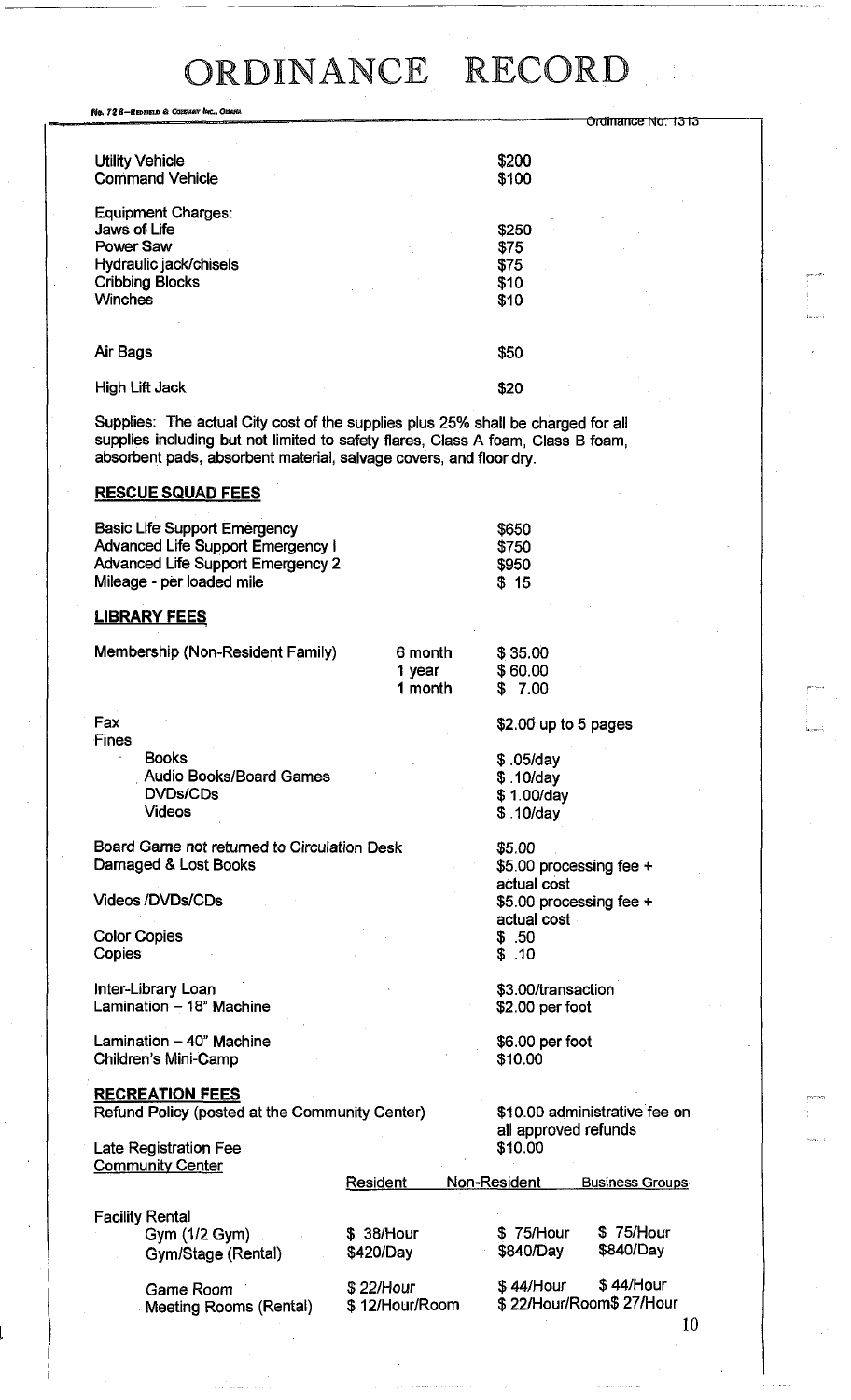Ne. 72 8-REDFIELD & COMPANY INC., O

|                | Kitchen (Rental)                                                                                   | \$19/Hour                |                      | \$27/Hour            | \$33/Hour           |
|----------------|----------------------------------------------------------------------------------------------------|--------------------------|----------------------|----------------------|---------------------|
|                | <b>Racquetball Court</b>                                                                           | \$7/Hour                 |                      | \$14/Hour            | \$14/Hour           |
|                | <b>Club House</b>                                                                                  | $$24/$ Hour              |                      | \$44/Hour            | \$54/Hour           |
|                | Stage (Rental)                                                                                     | \$12/Hour                |                      | \$22/Hour            | \$27/Hour           |
|                | <b>Facility Usage</b>                                                                              |                          |                      |                      |                     |
|                | Daily Visit (19 and up)                                                                            | \$3.00                   |                      | \$4.00               |                     |
|                | Daily Visit (Seniors 55+)                                                                          | $$ -0-$                  |                      | \$2.00               |                     |
|                | Fitness Room (19 and up)                                                                           |                          |                      |                      |                     |
|                | <b>Membership Card</b>                                                                             |                          | \$27.00/month        |                      |                     |
|                | (Exercise Room, Gym, Racquetball/Walleyball Courts)                                                |                          |                      |                      |                     |
|                | (Mon - Fri 8.00 -5.00 pm)                                                                          | \$3.00                   |                      | \$4.00/Visit         |                     |
|                | Gym (19 and up)                                                                                    |                          |                      |                      |                     |
|                | (Mon - Fri 8:00 -5:00 pm)                                                                          | \$3.00                   |                      | \$4.00/Visit         |                     |
|                | <b>Resident Punch Card</b>                                                                         | \$50.00                  |                      |                      |                     |
|                | Non-resident Punch Card                                                                            | \$35.00                  |                      |                      |                     |
|                | Non-resident Punch Card                                                                            | \$20.00                  |                      |                      |                     |
|                |                                                                                                    |                          |                      |                      |                     |
|                | Variety of programs as determined by the Recreation Director<br>Fees determined by cost of program |                          |                      |                      |                     |
|                |                                                                                                    |                          |                      |                      |                     |
| <b>Classes</b> |                                                                                                    |                          |                      |                      |                     |
|                |                                                                                                    | <b>Contractor</b><br>75% |                      | City<br>25%          |                     |
|                | <b>Contract Instructor Does Registration and Collects Fees</b>                                     |                          |                      |                      |                     |
| Fields:        |                                                                                                    |                          |                      |                      |                     |
|                |                                                                                                    |                          |                      |                      |                     |
|                | <b>Tournament Fees</b>                                                                             |                          |                      | \$30/Team/Tournament |                     |
|                | <b>Tournament Field Fees</b>                                                                       |                          |                      | \$40/Field/Day       |                     |
|                | Field Rentals (Resident and Non Resident) \$40 / 2 Hours                                           |                          |                      |                      |                     |
|                | Gate/Admission Fee                                                                                 |                          |                      | 10% of Gross         |                     |
|                |                                                                                                    |                          | <b>Resident</b>      |                      | <b>Non Resident</b> |
|                |                                                                                                    |                          |                      |                      |                     |
|                | Model Airplane Flying                                                                              |                          |                      |                      |                     |
|                | <b>Field Pass</b>                                                                                  |                          | \$30*                | \$40*                |                     |
|                | * includes \$10 club membership 1 - year license                                                   |                          |                      |                      |                     |
|                | <b>Park Shelters</b>                                                                               |                          | $$15/3$ hours        |                      | \$25/3 hours        |
|                | <b>Swimming Pool</b>                                                                               |                          | <u>Resident</u>      | Non-Resident         |                     |
|                | <b>Youth Daily</b>                                                                                 |                          | 2<br>S               | \$<br>4              |                     |
|                | <b>Adult Daily</b>                                                                                 |                          | \$<br>3              | \$<br>4              |                     |
|                | <b>Resident Tag</b>                                                                                |                          | $\overline{2}$<br>\$ |                      |                     |
|                | <b>Family Season Pass</b>                                                                          |                          | \$105                | \$165                |                     |
|                | Youth Season Pass                                                                                  |                          | \$65                 | \$95                 |                     |
|                | <b>Adult Season Pass</b>                                                                           |                          | \$75                 | \$105                |                     |
|                | 30-Day Pass                                                                                        |                          | \$55                 | \$85                 |                     |
|                | Season Pass (Day Care)                                                                             |                          | \$275                | \$275                |                     |
|                | <b>Swim Lessons</b>                                                                                |                          | \$30                 | \$55                 |                     |
|                | *Swimming Pool memberships and specials prices shall be established by the                         |                          |                      |                      |                     |
|                | <b>Finance Director</b>                                                                            |                          |                      |                      |                     |
|                | Youth Recreation Programs                                                                          |                          | <b>Resident</b>      | <u>Non-Resident</u>  |                     |
|                | Coed T-Ball Ages 5-6                                                                               |                          | \$45/55              | \$60/70              |                     |
|                | Softball/Baseball Ages 7-8                                                                         |                          | \$50/60              | \$65/75              |                     |
|                | Softball/Baseball Ages 9-10                                                                        |                          | \$65/75              | \$85/95              |                     |
|                | Softball/Baseball Ages 11-12                                                                       |                          | \$75/85              | \$105/115            |                     |
|                |                                                                                                    |                          |                      |                      |                     |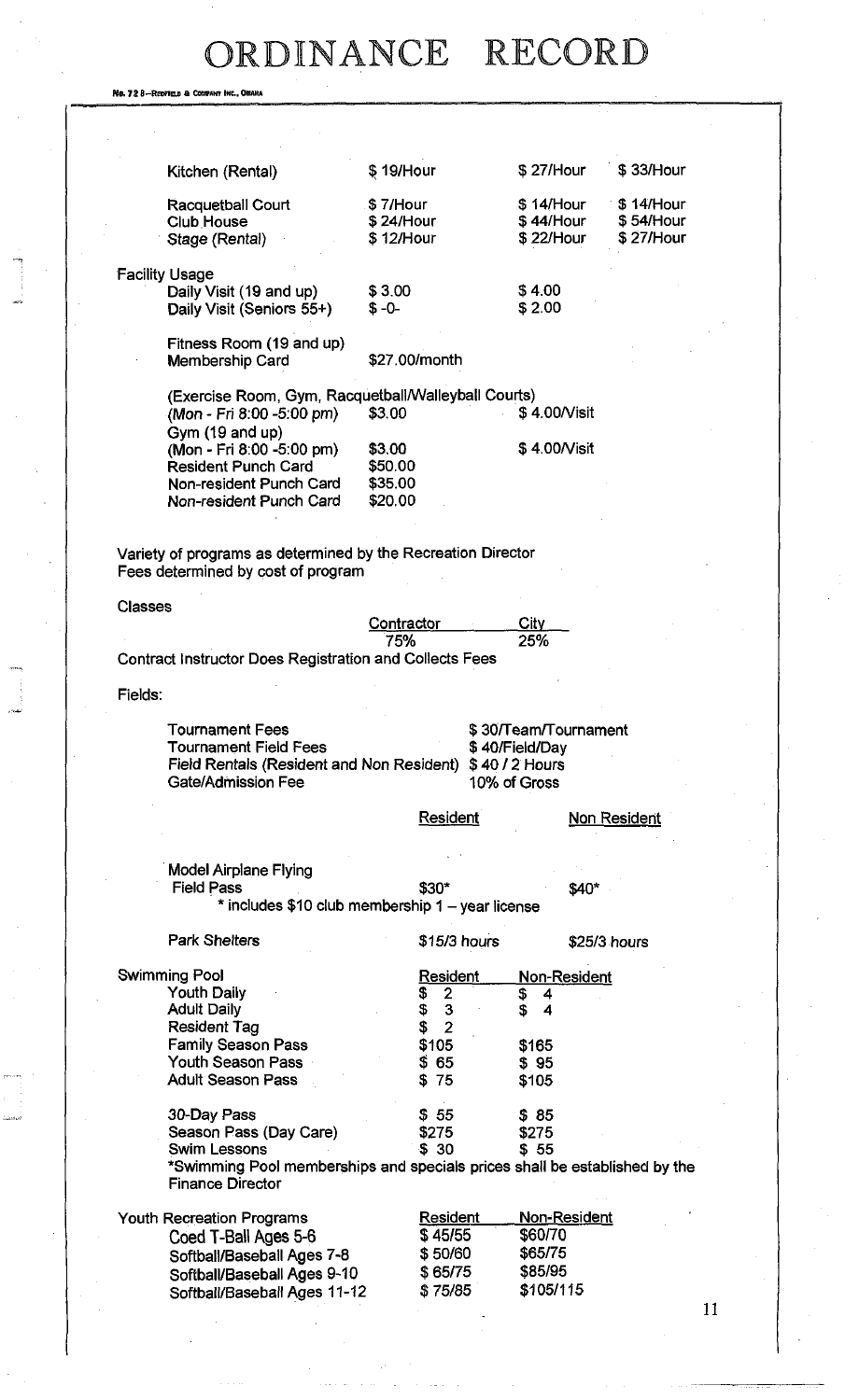Ordinance No. 1313

#### No. 72 8-REDFTELD & COMPANY INC., OMAHA

| Softball/Baseball Ages 13-14          | .\$85/95∶              | \$105/115 |
|---------------------------------------|------------------------|-----------|
| Softball/Baseball Age 15-18           | \$110/120              | \$140/150 |
|                                       |                        |           |
| <b>Basketball Clinic</b>              | \$17/27                | \$22/32   |
| Basketball Grades 3-8                 | \$55/65                | \$65/75   |
| Soccer Academy                        | \$33/43                | \$53/63   |
| <b>Flag Football</b>                  | \$33/43                | \$53/63   |
| Volleyball                            | \$55/65                | \$65/75   |
|                                       |                        |           |
| 3 yr. old Soccer Clinic               | \$17/27                | \$22/33   |
|                                       |                        |           |
| Programs                              |                        |           |
| <b>Adult Volley Ball - Spring</b>     | \$ 55                  | \$55      |
| <b>Adult Spring Softball - Single</b> | \$215                  | \$215     |
| Adult Spring Softball - Double        | \$420                  | \$420     |
|                                       |                        |           |
| Adult Volleyball – Fall/Winter        | \$110                  | \$110     |
| <b>Adult Fall Softball - Single</b>   | \$120                  | \$120     |
| <b>Adult Fall Softball - Double</b>   | \$235                  | \$235     |
|                                       |                        |           |
| <b>Senior Spring Softball</b>         | \$15 per game per team |           |
| Senior Fall Softball                  | \$17 per game per team |           |
|                                       |                        |           |

Special Services Van Fees

Zone 1 Trip within city limits (La Vista & Ralston) \$1.00 one way Includes trips to grocery stores and senior center

| Zone 2 Trip outside city limits       | \$3.00 one way  |
|---------------------------------------|-----------------|
| Zone 3 Trip outside city limits       | \$10.00 one way |
| Bus pass (each punch is worth \$1.00) | \$30.00         |

Section 2. Sewer Fee Schedule.

§3-103 Municipal Sewer Department; Rates.

- A. Levy of Sewer Service Charges. The following sewer service charges shall be levied against the user of premises, property or structures of every kind, nature and description, which has water service from any supply source and are located within the wastewater service area of the City of La Vista.
- B. Computation of Sewer Service Charges. For the months of December, January, February and March, the monthly charge for residential sewer services will be computed on the actual water used for these months. The monthly charge for residential sewer service in the months of April, May, June, July, August, September, October and November will be computed on the average water usage of the four (4) preceding winter months of December, January, February and March or for such portion of said consumption, whichever is the lesser. At the option of the City of La Vista, water used from private wells shall be either metered or estimated for billing purposes.
- C. Amount of Sewer Service Charges. The total sewer service charge for each sewer service user will be the sum of three (3) charges: (1) customer charge, (2) flow charge, and (3) abnormal charge.
	- 1. The customer charge is as follows
		- a. For sewer service users classified as Residential, the same being sewer service to a single family dwelling, or a duplex, apartment, or other multifamily dwelling (e.g. apartments) wherein each dwelling unit has a separate water meter that is read and charged for water and sewer use by the Metropolitan Utilities District - \$11.10 per month.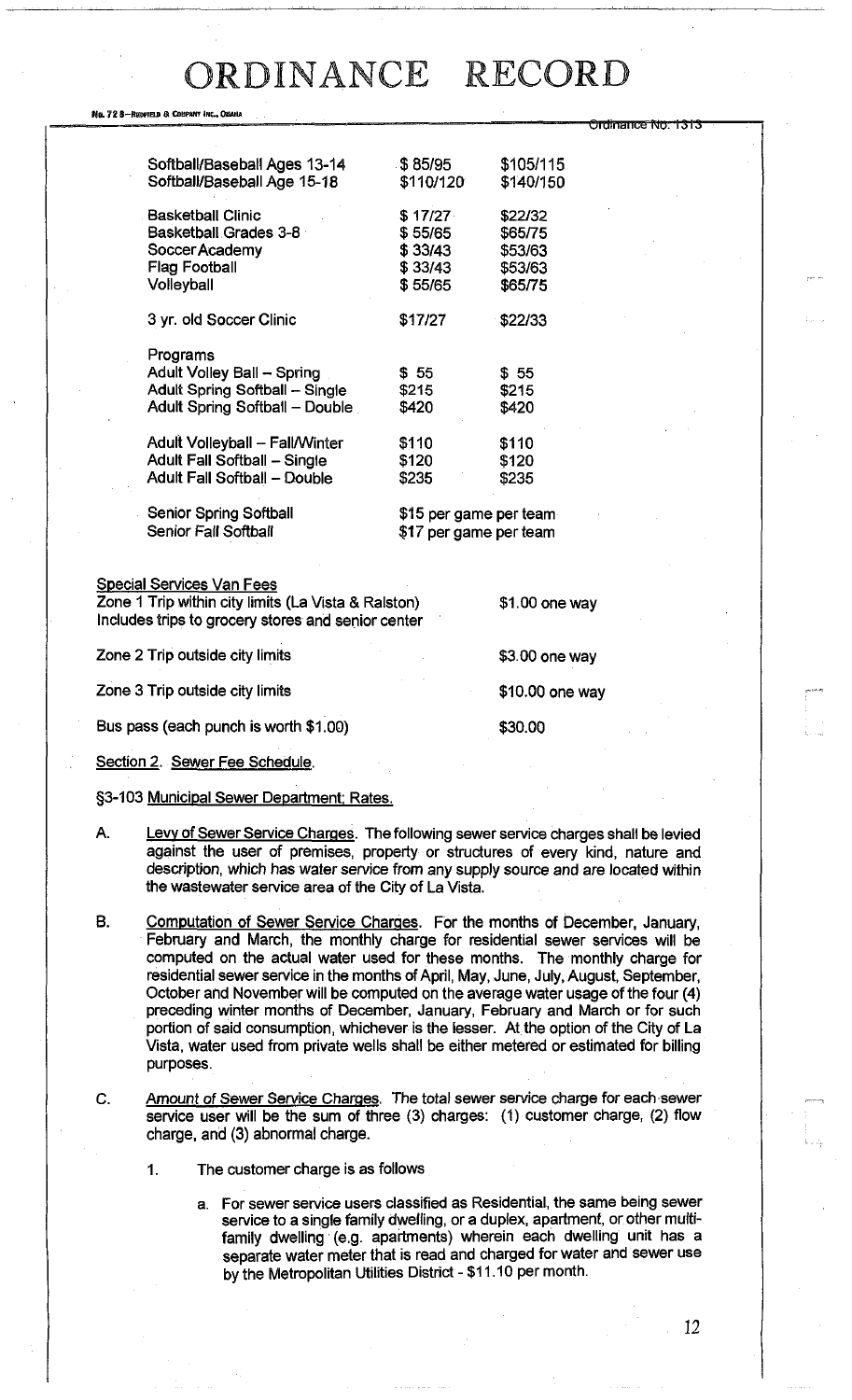No. 72 8-REDFIELD & COMPANY INC., OHANA

| wherein there is only a separate water meter to each building or complex<br>that is read and charged for water and sewer use by the Metropolitan<br>the total number of dwelling units, less one, in the Multi-Family dwellings<br>La Vista in addition to the flow charge billing from the Metropolitan<br>Utilities District. A late charge of 14% will be applied for Multi-Family<br>sewer use billings. | b. For sewer service users classified as Residential-Multi-Family, the<br>same being sewer service to Multi-Family dwellings (e.g. apartments)<br>Utilities District - \$11.10 per month plus an amount equal to \$2.82 times<br>that comprise an apartment complex. The customer charge for<br>Residential-Multi Family sewer service users will be billed by the City of |
|--------------------------------------------------------------------------------------------------------------------------------------------------------------------------------------------------------------------------------------------------------------------------------------------------------------------------------------------------------------------------------------------------------------|----------------------------------------------------------------------------------------------------------------------------------------------------------------------------------------------------------------------------------------------------------------------------------------------------------------------------------------------------------------------------|
|--------------------------------------------------------------------------------------------------------------------------------------------------------------------------------------------------------------------------------------------------------------------------------------------------------------------------------------------------------------------------------------------------------------|----------------------------------------------------------------------------------------------------------------------------------------------------------------------------------------------------------------------------------------------------------------------------------------------------------------------------------------------------------------------------|

c. For sewer service users classified as General Commercial: Customers who normally use less than 100,000 cubic feet of water per month and who are not Residential users or Residential-Multi-Family users - \$11.90 per month. For sewer service users in this category that require manual billing, add \$10.00 for a total of \$21.90. The manual billing of the customer charge will come from the City of La Vista instead of the Metropolitan Utilities District.

2. The flow charge for all sewer service users shall be \$3.24 per hundred cubic feet (ccf).

3. If users have abnormal strength sewage as determined by the terms of the Wastewater Service Agreement between the City of La Vista and the City of Omaha, then additional charges will be billed to the user at the applicable rates as determined by said Agreement.

4. If users other than those classified herein are connected to the wastewater collection system, the Customer Charges, the Flow Charges and Other Charges will be determined by the City Council in accordance with rules and regulations of the EPA and the Agreement between the City of La Vista and the City of Omaha.

Section 3. Sewer/Drainage Connection Fee Schedule. A fee shall be paid to the City Treasurer as set forth in this section for each structure or tract to be connected to the sewer system of the City. No connection permit or building permit shall be issued until the following connection fees have been paid.

|                                                               | <b>Effective 1/1/2017</b>          | <b>Effective 1/1/2018</b>          |
|---------------------------------------------------------------|------------------------------------|------------------------------------|
| Residential<br><b>Single Family Dwelling</b><br><b>Duplex</b> | \$1,232<br>\$1,232/unit            | \$1,298<br>\$1,298/unit            |
| Multiple Family                                               | 961/unit<br>S                      | \$ 1,012/unit                      |
| Commercial/Industrial                                         | \$6,690/acre of<br>land as platted | \$7,048/acre of<br>land as platted |

The fee for commercial (including industrial) shall be computed on the number of acres within each platted lot or tract, irrespective of the number of structures to be constructed thereon.

The applicable fee shall be paid in respect to each lot or building site as a condition of City's issuance of any building or sewer connection permit.

- A. Changes in Use. If the use of a lot changes subsequent to payment of the fee, which different use would require payment of a fee greater than that payable in respect to the use for which the fee was originally paid, the difference in fee shall be paid to the City at time of such change in use.
- B. Existing Structures. Structures for which sewer connection and building permits have been issued, and all permit fees in respect thereto paid, prior to the effective **date** hereof **shall** be exempt from the fees herein imposed.

C. Preconnection Payments. Where preconnection payment charges for a subdivision or portion thereof have been paid to City at time of subdivision of a